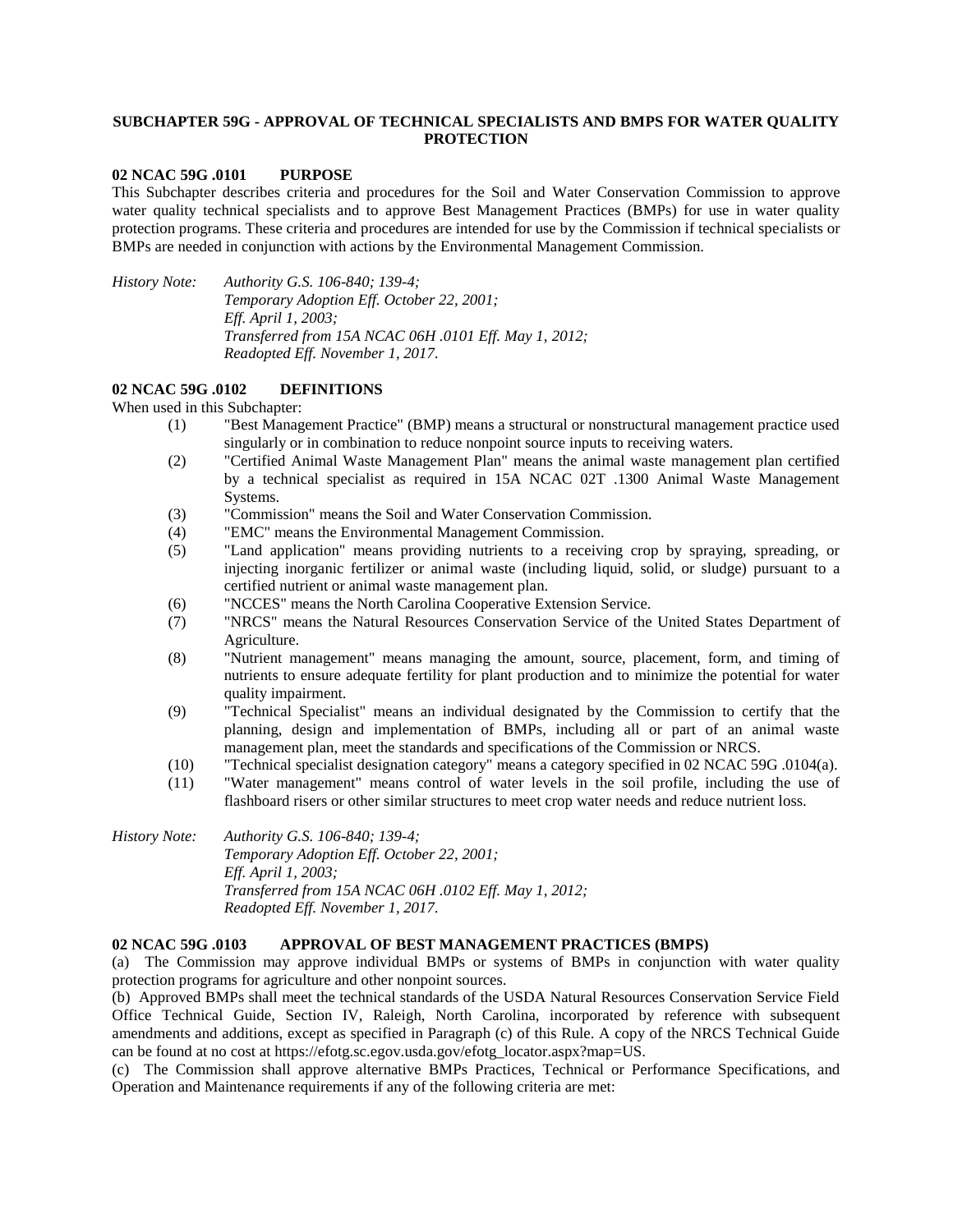- (1) If no existing USDA technical standard exists for water quality protection benefits equivalent to the benefits achieved by an approved BMP as established in Paragraph (a) of this Rule;
- (2) If an existing USDA technical standard includes design or installation requirements for purposes other than those necessary for water quality protection; or
- (3) If there is a need for additional operator flexibility to reduce the initial cost of installing or implementing the BMP while providing water quality protection benefits equivalent to the benefits achieved by an approved BMP as established in Paragraph (a) of this Rule.

(d) In approving BMPs, the Commission shall consider technical input from persons engaged in agriculture or experienced in nonpoint source management.

*History Note: Authority G.S. 106-840; 139-4;*

*Temporary Adoption Eff. October 22, 2001; Eff. April 1, 2003; Transferred from 15A NCAC 06H .0103 Eff. May 1, 2012; Readopted Eff. November 1, 2017.*

### **02 NCAC 59G .0104 APPROVAL OF WATER QUALITY TECHNICAL SPECIALISTS**

- (a) Technical specialists shall be designated in one or more of the following categories:
	- (1) The Structural Animal Waste category provides for the approval of the design and installation of lagoons, storage ponds, dry stacks, and other similar structures. This category also includes the design and installation of a spillway in conjunction with the decommissioning of a lagoon or storage pond.
	- (2) The Waste Utilization Plan/Nutrient Management category provides for:
		- (A) Development of land application plans, including crop acreages available to meet nutrient and hydraulic loading rates, application windows, determination of animal waste nutrient amounts, and other similar determinations such as evaluation of fields for phosphorous loss and field buffers;
		- (B) Confirmation of storage volumes, exterior lots, and cropping systems;
		- (C) Development and establishment of buffers and verification of land application setbacks;
		- (D) Certification of the land application component of a USDA Comprehensive Nutrient Management Plan;
		- (E) Authority to approve nutrient management plans to comply with Rule .0105 of this Subchapter; and
		- (F) Decommissioning of a lagoon or storage structure other than the design or installation of a spillway.
	- (3) The Runoff Control category provides for the approval of the design and installation of erosion control BMPs.
	- (4) The Irrigation Equipment category provides for the approval of the design and installation of irrigation systems to include pipe size, pump horsepower, nozzle size, and system layout including required land application setbacks.
	- (5) The Wettable Acres category provides for the determination of irrigated acreage in accordance with a Certified Animal Waste Management Plan.
	- (6) The Inorganic Fertilizer/Nutrient Management category provides for approval of river basin nutrient management plans in compliance with Rule .0105 of this Subchapter for inorganic fertilizer only.
	- (7) The Water Management category provides for the approval of the design and installation of subsurface water management systems.

(b) The Commission shall designate the following individuals who meet the criteria and training requirements of this Rule as technical specialists:

- (1) Individuals to whom the NRCS has assigned approval authority to conduct the activities specified in a technical specialist category described in Paragraph (a) of this Rule;
- (2) Professional engineers subject to the "The NC Engineering and Land Surveying Act" for the categories of Structural Animal Waste, Waste Utilization Plan/Nutrient Management, Runoff Control, Irrigation Equipment and Water Management; or
- (3) Individuals not included in Subparagraph (b)(1) and (b)(2) who meet the criteria in Paragraph (c) of this Rule.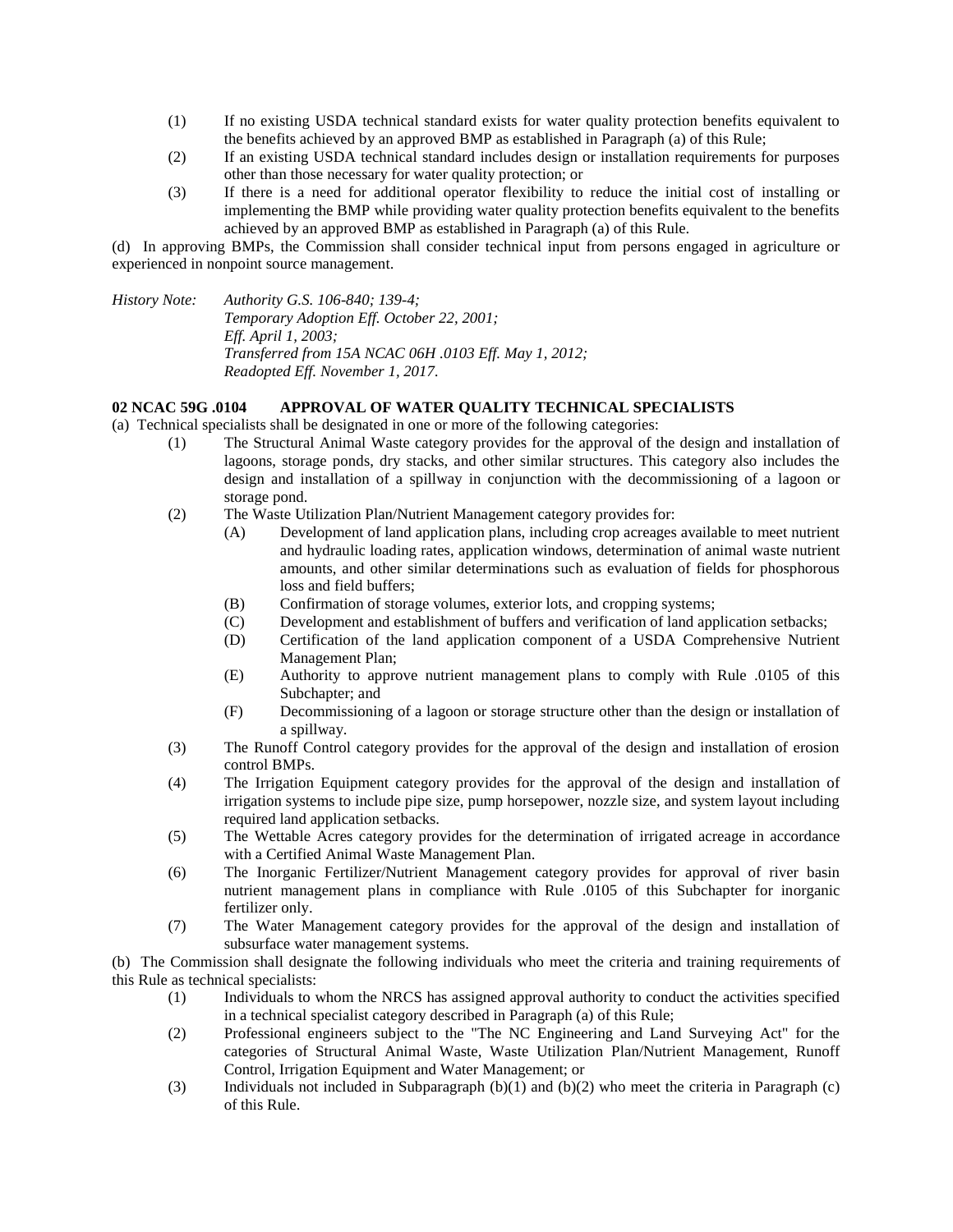(c) Technical Specialists other than those described in Subparagraphs (b)(1) and (b)(2) of this Rule shall meet the following criteria and training requirements:

- (1) Criteria for each technical specialist designation category shall be the following:
	- (A) Irrigation Equipment category requires designation as an irrigation designer by the National Irrigation Association or three years experience in the design of irrigation systems for waste application.
	- (B) Wettable Acres category requires holding either the Waste Utilization Plan/Nutrient Management or Irrigation Equipment designation.
	- (C) Waste Utilization Plan/Nutrient Management and the Inorganic Fertilizer/Nutrient Management categories require either three years experience in nutrient management, a four year degree in agronomy or related field, or a combination of this education and experience totaling four years.
	- (D) Structural Animal Waste, Runoff Control, and Water Management categories are reserved only for those individuals who meet the requirements of Subparagraphs (b)(1) or (b)(2) of this Rule.
- (2) Training requirements shall be the following:
	- (A) For all categories except Inorganic Fertilizer/Nutrient Management category, NC Rules and Regulations Governing Animal Waste Management Systems taught by the Division or Department of Environmental Quality and advertised through the Division website.
	- (B) For the category of Waste Utilization Plan/Nutrient Management and Inorganic Fertilizer/Nutrient Management, North Carolina Nutrient Management Course taught by the Division, NCCES, or the NRCS and the North Carolina Nutrient Management Software Course taught by the Division or the NCCES, and advertised through the Division website.
	- (C) For the category of Wettable Acres, the North Carolina Wettable Acres Course taught by the NCCES and advertised through the Division website.

(d) All individuals requesting technical specialist designation shall provide to the Division an "Application for Designation for Technical Specialist" and evidence of expertise, skills, and training required for each designation category. A list of three references who can attest to the applicant's technical competence shall accompany the application.

(e) All individuals requesting technical specialist designation shall be determined by the Commission to meet the requirements of this Rule in order to be approved by the Commission for designation. Applicants shall be notified in writing of the Commission's actions.

(f) Professional Engineers included in Subparagraph (b)(2) of this Rule who are licensed after April 1, 2003, shall attend the North Carolina Nutrient Management Course, the North Carolina Nutrient Management Software Course, and the NC Rules and Regulations Governing Animal Waste Management Systems in order to use the Waste Utilization Plan/Nutrient Management designation.

(g) A technical specialist shall perform services only in areas of the technical specialist's designated category and technical competence.

(h) The Division shall maintain a database and make available the names of designated technical specialists and their designated categories on the Division's website.

(i) Technical Specialists shall complete six hours of training approved by the Commission during each three-year period following initial designation or each three-year period following the effective date of this Rule.

(j) Upon a finding by the Commission that the work of a technical specialist designated pursuant to this Rule fails to comply with the requirements of 15A NCAC 02T .1300, this Subchapter, or the NRCS Technical Guide, or that a technical specialist has submitted false data in the course of his or her work, the Commission may withdraw its designation of the technical specialist in any or all categories, taking into consideration the severity of noncompliance, the extent and significance of any false data submitted, and the specialist's history of non-compliance. In addition, technical specialist designation shall be rescinded by the Commission for failure to complete the approved additional training by the end of each three-year period.

(k) When the Commission makes findings regarding the work of a technical specialist designated under Subparagraph (b)(1) of this Rule, the Commission shall forward these findings to the respective agency with the request that the agency provide documentation that their technical specialist has received training to correct deficiencies in the area of concern to retain a designation. If the agency fails to provide such documentation, the Commission may withdraw its designation of the technical specialist for any or all categories.